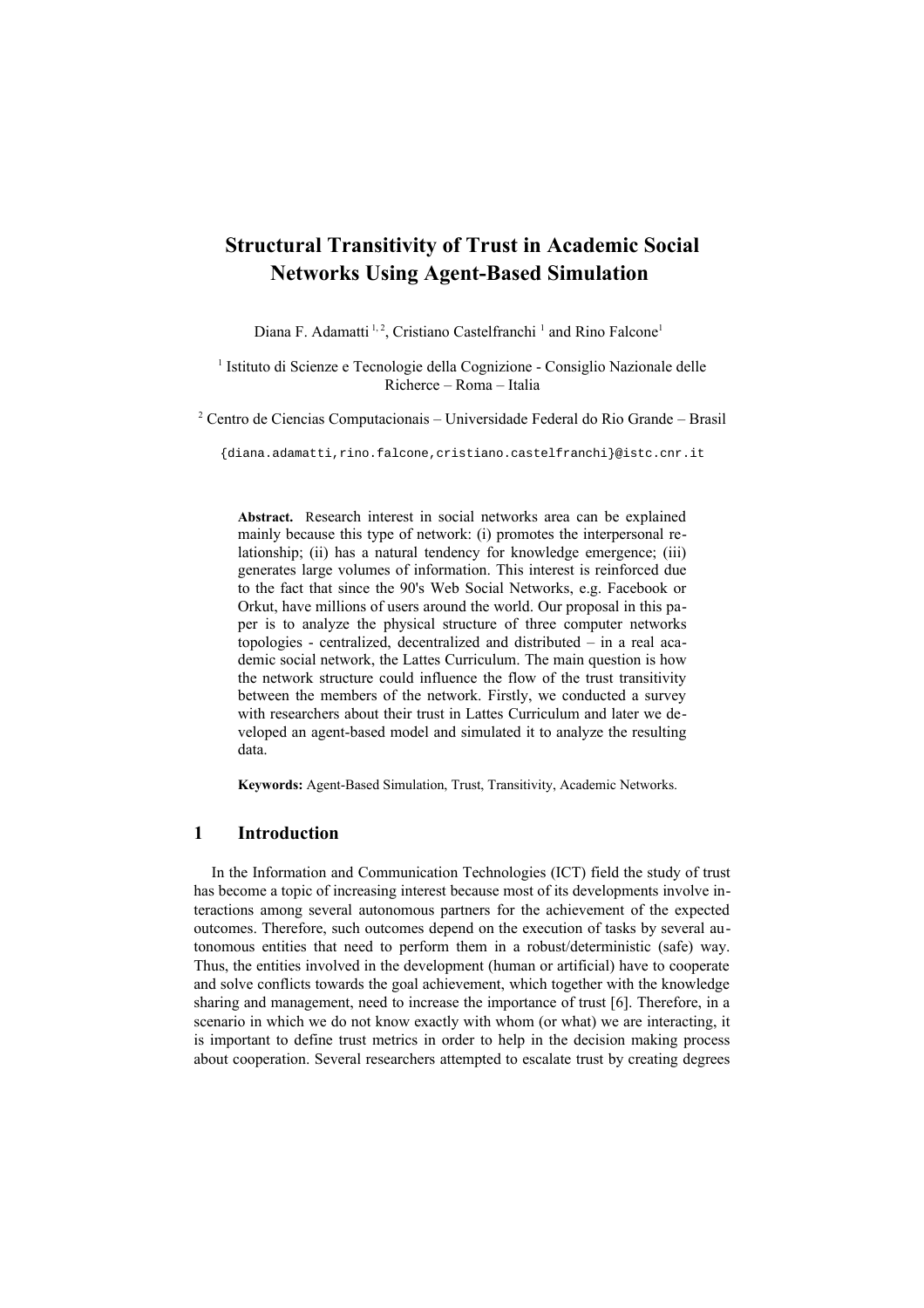of mutual trust. However, trust is a subjective function related to the personals' beliefs about itself, the environment, and so on, requiring further depth studies about its transitivity in a network [6].

Transitivity is especially important as in an open net we have to interact with new or unknown agents, and it is not possible to count on our personal experience and evaluation, or on some authority's guarantees, or on the explicit recommendation of another agent. However, there is a network of trust or distrust relations/links; if we might know and exploit this information we can *derive* our trust from the other trust relations. It is a real collective capital: if I know that Y trusts Z, I might trust Z, and so on (see later for the conditions). Moreover, recommendations and explicit reputation presuppose a trust in the source (recommender, evaluator): it is precisely this trust in Y (source) that creates my trust in Z.

Recently, the large-scale use of social networks has also promoted an increase in available human interaction data, (a capital to be exploited) which consequently stimulated an increased in the number of studies associated to this area despite some studies date back to 1950's [16, 29]. A type of such network is the Academic Social Network that keeps records of interactions and collaborations among academic researchers. We consider its main aspect, the social capital that is kept undiscovered in the represented relationships and the possible high relevance that it may have on the academic context. Being aware of this unexplored area, some researchers have performed some quantitative studies on this type of network, in which concepts of Social Network Analysis are used to identify the centrality, density or clustering of the network and to understand the levels of cooperation and collaboration among researchers [20]. The few studies that deal with the trust aspect consider it from the data integrity point of view. Hence, the study of trust and its transitivity among researchers is an incipient research topic that has not yet been comprehensively examined in this domain [1,13, 14, 17, 27].

In the literature there are three topologies for computer networks: centralized, decentralized and distributed [3]. For each type there is a different relationship between its members. These types of topologies are applied in social networks and the most common is the decentralized structure. Exchanges in social networks can occur in two different ways: the positive (where A exchanges information with B, and B exchanges with A, i.e., zero sum), and the negative (where A exchanges with B, but B does not necessarily exchange with A). The negative one is the most common in this domain [9].

Since the 80's social networks structure is a subject that many authors have studied analyzing the power and dependency between the members of this type of network. Cook et al. (1983) [11] present a theoretical and experimental analysis performed with laboratory experiments and computational simulations. Their conclusion is that centralized models, where one of its members is central, are models where the power is centralized but are more susceptible to problems if the central member has some problem. In distributed networks, where all members are connected to all other members, the power is also distributed. However, these two cases are not the common formation in reality. Decentralized networks are the most common and they studied where power is concentrated in this kind of network. In their experiments members known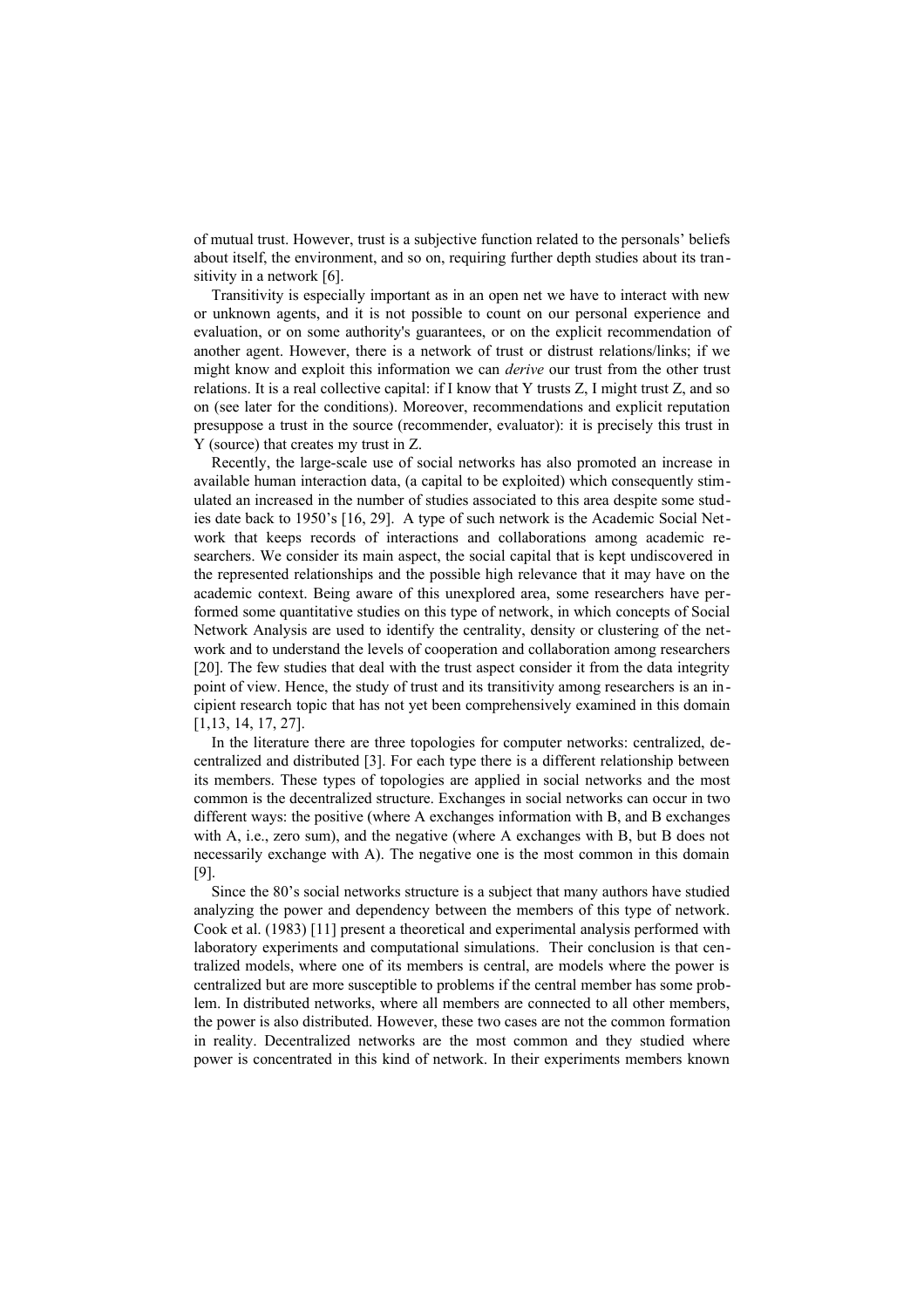as "intermediaries" are those who have more power, because they are the link between agents in the center and in the peripherals places. The authors highlight that for each "information exchange", the conditions and values chosen for each member are different.

Whitmeyer (1999) [28] presents a different type of network, called "interest-network structures". In this model in addition to the physical structure an interest variable is associated with the agents. This interest variable indicates the interest of the agent to exchange information with others (using [1](#page-2-0)-exchange rule<sup>1</sup>). The author considers that the interests are more important to define dependence and power than the physical structure. However, the physical structure restricts the relationships. For instance, in a scenario where an agent has great interest in other and they are not connected the exchange information will not happen.

In the work of Mizrucchi (2006) [24], a revision about social network and how the physical structures may influence the forms of interaction is presented. This author divides networks in hierarchical (centralized) and non-hierarchical (distributed, where everybody can exchange information). However, there is the "subgroups", with subnets (in fact, decentralized networks). He treats about rational choice theory, where the network members must do the choice that brings the best result (such as an utility function). However, people do not always do rational choices. Often, friendship, emotions, loyalty, etc., can influence the exchanges.

The goal of this paper is to analyze *how the physical structure of networks (based in the three topologies - centralized, decentralized and distributed) can influence in the trust transitivity* in an academic social network. We have used in our research the Lattes curriculum. Lattes curriculum is a public available database from Brazilian researchers. In fact, in our project, the main goal is to identify how the structure of the network could help (or not) the academic information exchange between Brazilian researchers.

Many authors affirm that the structure of the social network cannot define the power of each member [8, 9, 14]. This is due to the fact that the structure is just a ba sic condition to the existence of interactions, i.e., if X has something needed by other members, but not other member can access it or know that, X has not real power over the others. Connection is a necessary but not sufficient condition for power. Therefore, if X potentially might be able to impose something to the others, to obtain from them what it wants, but it is not connected, it cannot access them, it cannot send or receive from them, because it is a "missing channel" and it is actually impotent (isolated). Vice versa X is connected to Y but has nothing good or bad for Y, and has no power over him for exchange, cooperation, threat, ..

Considering these facts, it is clear that it is impossible to measure the network power based solely in the number of connections.

<span id="page-2-0"></span><sup>&</sup>lt;sup>1</sup> Markovsky et al. (1988) [22] defined the metric "1-exchange rule", where each member chooses just one other member to exchange information per round, independent of the total number of members. The choice could be a utility function or randomly.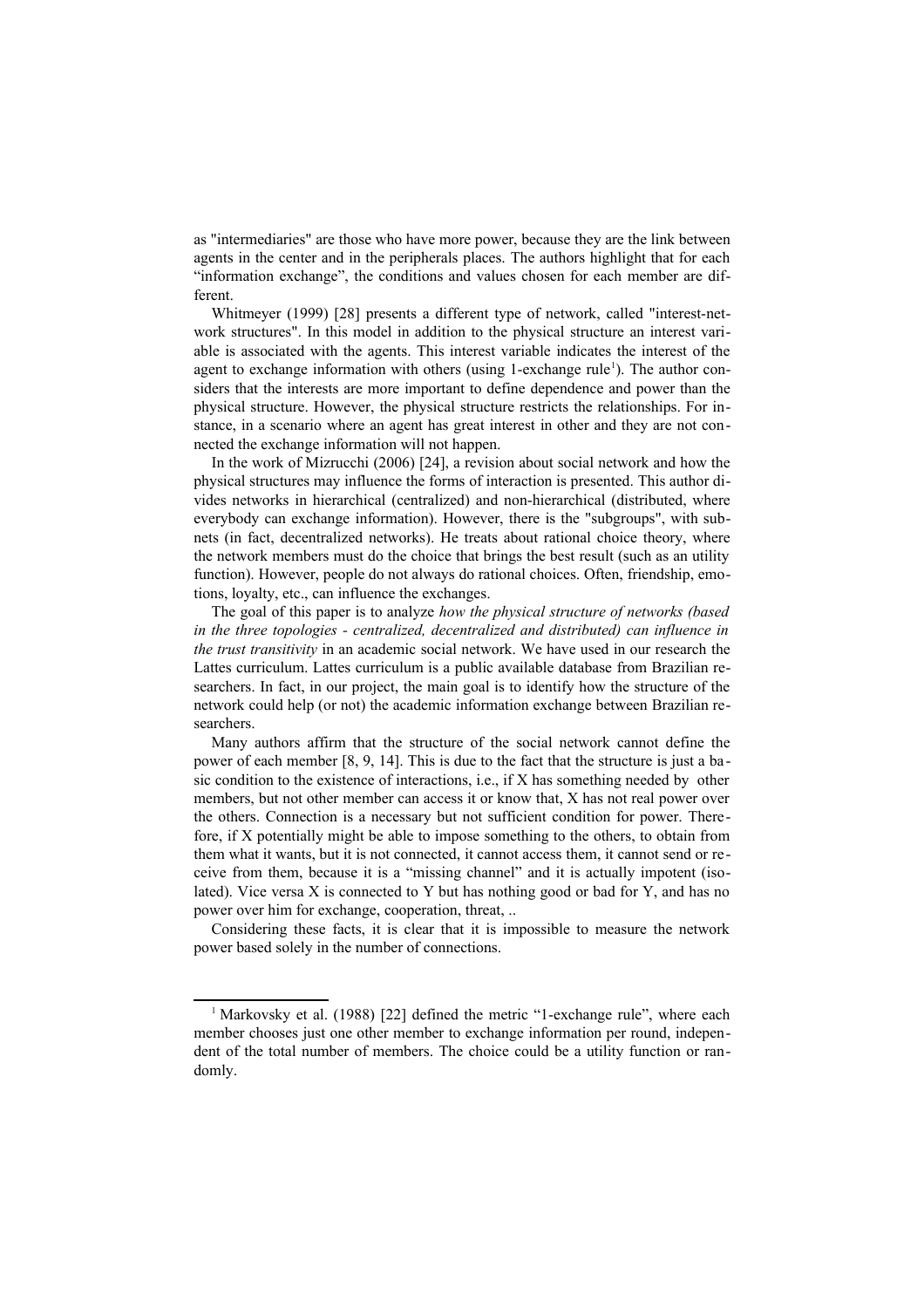For that reason the focus of this paper is not to find/define the network power. The main idea is *to analyze the physical structure and how it could influence the "flow" of the trust transitivity between the members of the network*.

This paper is structured in 5 sections. In sections 2 and 3, we present the two basis subjects of this research: network structures and trust transitivity in social networks. In section 4, we present the proposed model and our preliminary results and section 5 concludes the paper.

# **2 Structure of Networks and Metrics to Social Networks**

According to Baran (1964) [3] there are three topologies for computer networks: centralized, decentralized and distributed (Figure 1). Baran's research originated from security problems in computer networks during the Cold War. His ideas of topology for networks are still actual nowadays and can be applied to social networks. The centralized networks, also called Star, are the most vulnerable because they have a central node which if is destroyed the entire network is lost. Distributed networks, called Mesh or Grids, are least vulnerable due to their high level of redundancy, where all nodes are interconnected (a relation n:n). However, the vast majority of computer networks is decentralized, namely hierarchical networks, forming small centralized networks (subnets). They are less vulnerable that centralized networks but there are some nodes that can cripple the communications. The structure complexity of these topologies can be defined as: the simplest level (centralized), intermediate level (decentralized) and more complex (distributed). In Narayanan et al (2013) [25], a special type of decentralized network is presented, called Federated Networks. This network has a decentralized topology, forming small centralized networks, but closed, where only members can access the subnets. In our project, we will work with the three first types.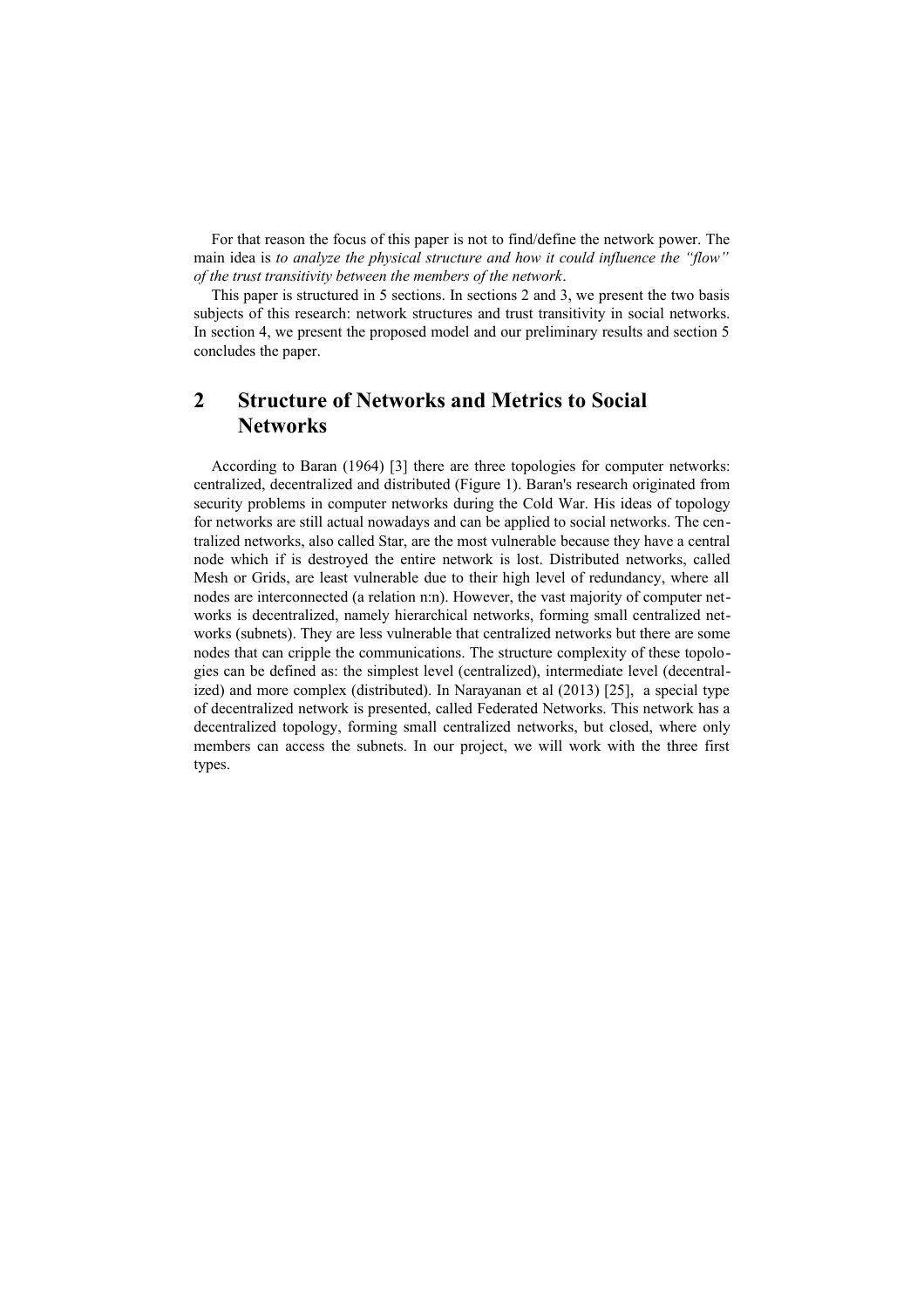

Figure 1: Types of Networks [3]

There are many metrics to analyze social networks such as degree centrality, density, clustering coefficient, giant coefficient, closeness centrality, betweenness centrality, diameter, and so on [15, 20, 23]. In our work three metrics are important to explain the network structure:

a) degree centrality (dc): when a node has many connections it is considered important. On the contrary, if the node does not have any connection it is considered irrelevant. This degree represents the relational activity of each node. The equation (1) presents the calculus of degree centrality to  $n_i$  node.

$$
dc(n_i) = \sum_{k=1}^{N} e(n_i, n_k)
$$

b) density (d): it is based in the degree centrality. The number of connections of each node is divided by the total number of connections of the network. The equation (2) presents the calculus of density to the whole network G.

$$
d(G) = \frac{\sum_{i=1}^{N} dc(n_i)}{N(N-1)}
$$
\n(2)

c) clustering coefficient (cc): represents the number of connections between the neighbors of a node divided by the total number of connections of the network.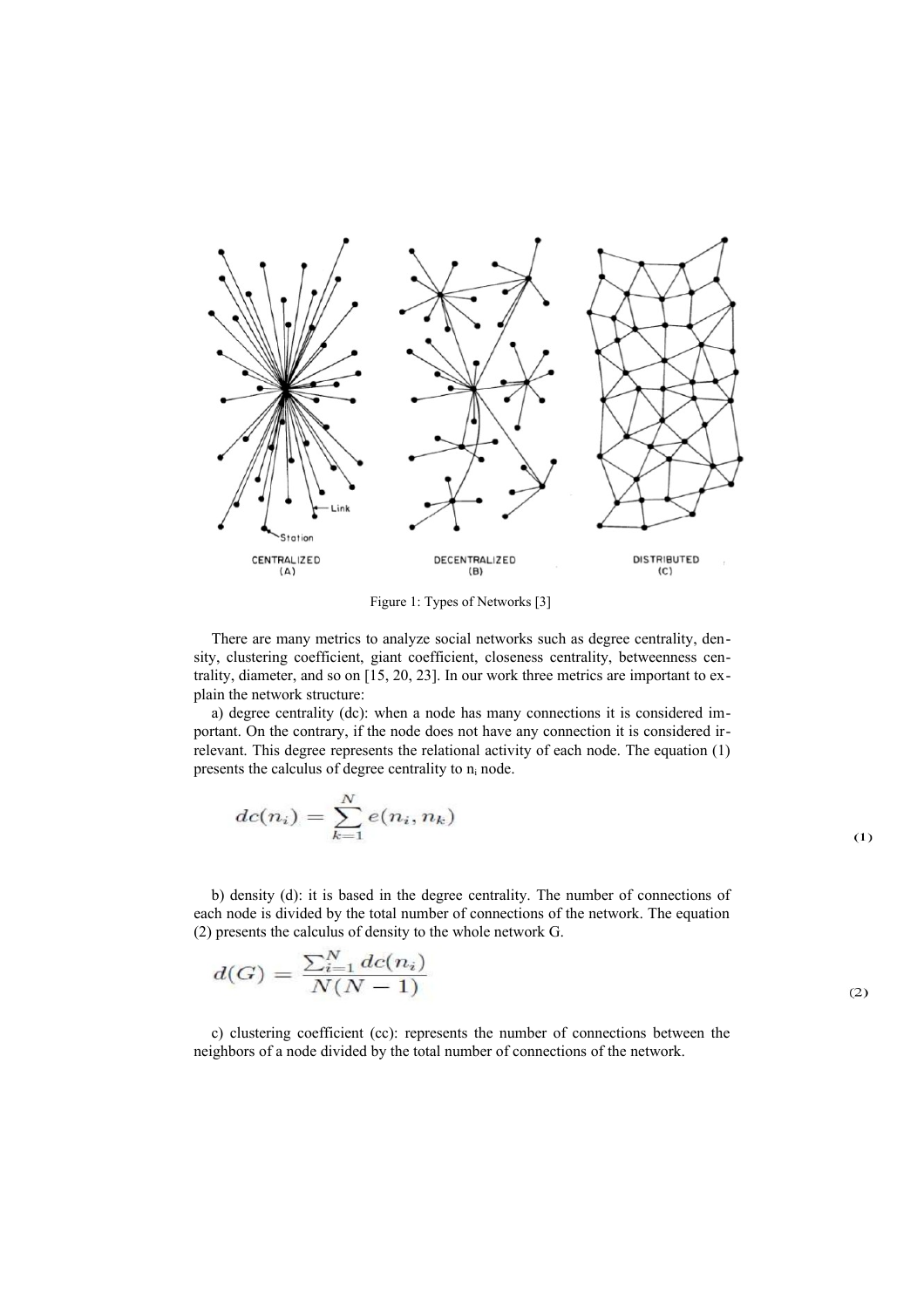In this way, considering the network structure, we can define:

if d (P) =  $1 \rightarrow$  distributed network

 $\exists$  dc(n<sub>i</sub>) = N and  $\forall$  d(n<sub>i</sub>) = 1, and  $j \neq i \rightarrow$  centralized network

 $\exists$  cc(n<sub>i</sub>) and  $\forall$  dc(n<sub>i</sub>) => 3<sup>[2](#page-5-0)</sup>, and j  $\neq$  i  $\rightarrow$  decentralized network with subnet Otherwise  $\rightarrow$  generic decentralized network (with any formation).

### **3 Trust and Transitivity in Social Networks**

In social networks trust has been analyzed as it is an aspect that greatly influences the process of interaction among their members. There are works that deal with the transitivity of trust. The main idea is: if X trusts Y and Y trusts Z, then X trusts Z. In fact, this is not necessarily true. Trust carries not only a degree but it is related to a content, where the agent has performance and result, and is relative to certain attribute (qualities or defect) a for that "task/good". This scenario interferes with transitivity [9]. For this transition to be true the trust relation T between X and Y and between Y and Z must have specific subjective attributes in a given domain and this rarely happens [5, 6, 7, 8, 9]. In other terms transitivity is "content and context dependent".

Moreover there should be an effect of convergent or divergent attitudes/evaluation from different agents/sources. Not only my trust in Y (as evaluator) and Y's trust in Z can determine my trust in Z; but if also W and Q trust Z? Or if Y trusts Z but W and Q do not trust Z? Doesn't this affect my derived trust in Z? This is an important factor in a "network" of trust with many possible trust links on Z.

Liu et al. (2011) [21] present how to calculate the transitivity of trust based on four parameters: trust, social relations, recommendation rules and preferences similarity. This work presents some formalizations for the four parameters, defining principles and properties. A very important property is that the transitivity has a "decay", i.e., if A trusts B and B trusts C, and if A trusts C, the value of the last trust will be smaller that the trust value of B and C.

According to Noble et al. (2004) [26], the network topology can influence knowledge transmission. They conclude that in symmetrical networks the transitivity is higher. However, in real social networks this type of distribution is not realistic.

In the work of Josang et al. (2006) [18], a quantitative formalization of forms to interrelation between A and B with C is done. There are three different formalizations: Dependent Opinions (A and B have the same beliefs about C); Independent Opinions (A and B have different beliefs about C) and Partially Dependent (A and B have similar beliefs about C, but not identical).

<span id="page-5-0"></span><sup>2</sup> According to Barabasi and Albert (1999), 3 links is a typical number of connections to large networks. In fact, they identified a typical interval [2.1, 4] and they used 3 connections, because it is the average of this interval. They also defined this type of network as "scale-free" [4].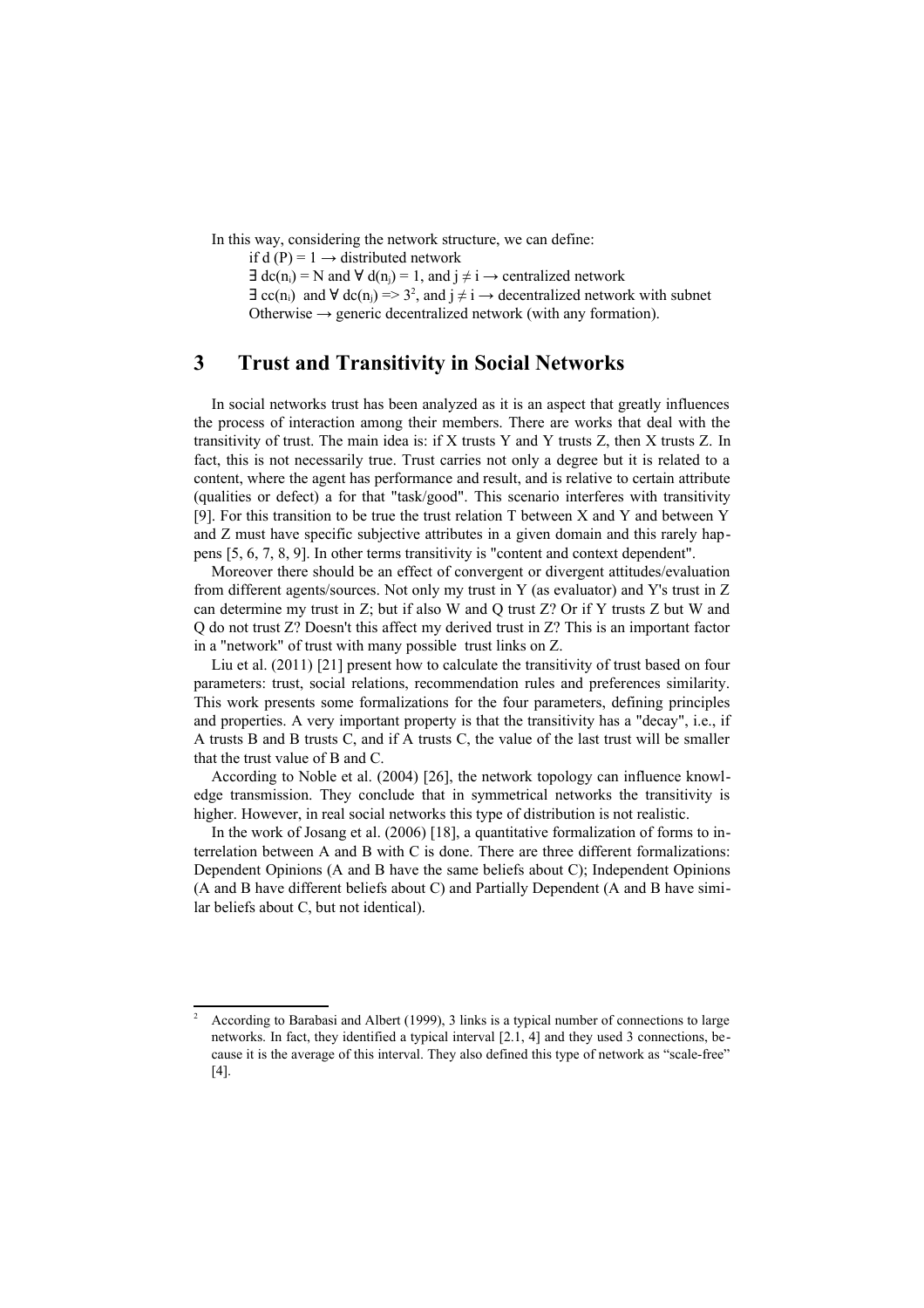## **4 Proposed Model**

In our project we try to identify how the structure of the social networks can influence the trust transitivity. To achieve that we have defined some steps:

• Step 1: Define a survey to capture the trust in the Lattes Curriculum and apply it to researchers in different knowledge areas;

• Step 2: Analyze the survey data and define "Trust Types", i.e., divide the researchers according to their trust (they trust more in one or other type of information in Lattes);

• Step 3: Verify if co-authors or co-organizers have influence in the trust, to analyze the "weight" of transitivity in the trust;

• Step 4: Develop a computational simulation to the trust types using the parameters obtained from the real data. For example, if 20% of the researchers think that "formation" influences the interaction, 20% of the agents will be implemented using this influence.

• Step 5: Analyze real and simulated data

Until now we have concluded the steps 1, 2 and 3, and the first proposed model with preliminary results.

#### **4.1 Lattes Curriculum: the Academic Network in Brazil**

The Lattes Platform (lattes.cnpq.br) is an information system developed and maintained by CNPq (National Council for Scientific and Technological Research). The main idea is to manage the science, technology and innovation in Brazil [10]. The first version was released on August 1999, with the initial version of the Lattes Curriculum. Recently, the Lattes Platform was cited as an example of complete database with highly qualified information in Nature [19].

This platform is composed by the integration of four separate systems: Lattes curriculum, which records the academic life of the researchers; research groups directory, which maintains information about the research groups in the country; institutions directory, which stores information on research institutes, universities, etc; and financial/promotion management system, which manages the requests of financial/support to researchers [2]. In our work, we have interest is Lattes curriculum. This is structured hierarchically in the following topics [12]:

• General Data and Formation: data identification, addresses, academic formation, research areas;

• Bibliographic Production: all publications of the researcher as papers in journals and/or conferences and books;

- Students Oriented: guidance and supervision (completed or in progress);
- Projects: projects of the researcher, with a abstract and members;
- Technical Production: software, products, technical reports;

• Events: information related to events that the researcher organized or participated;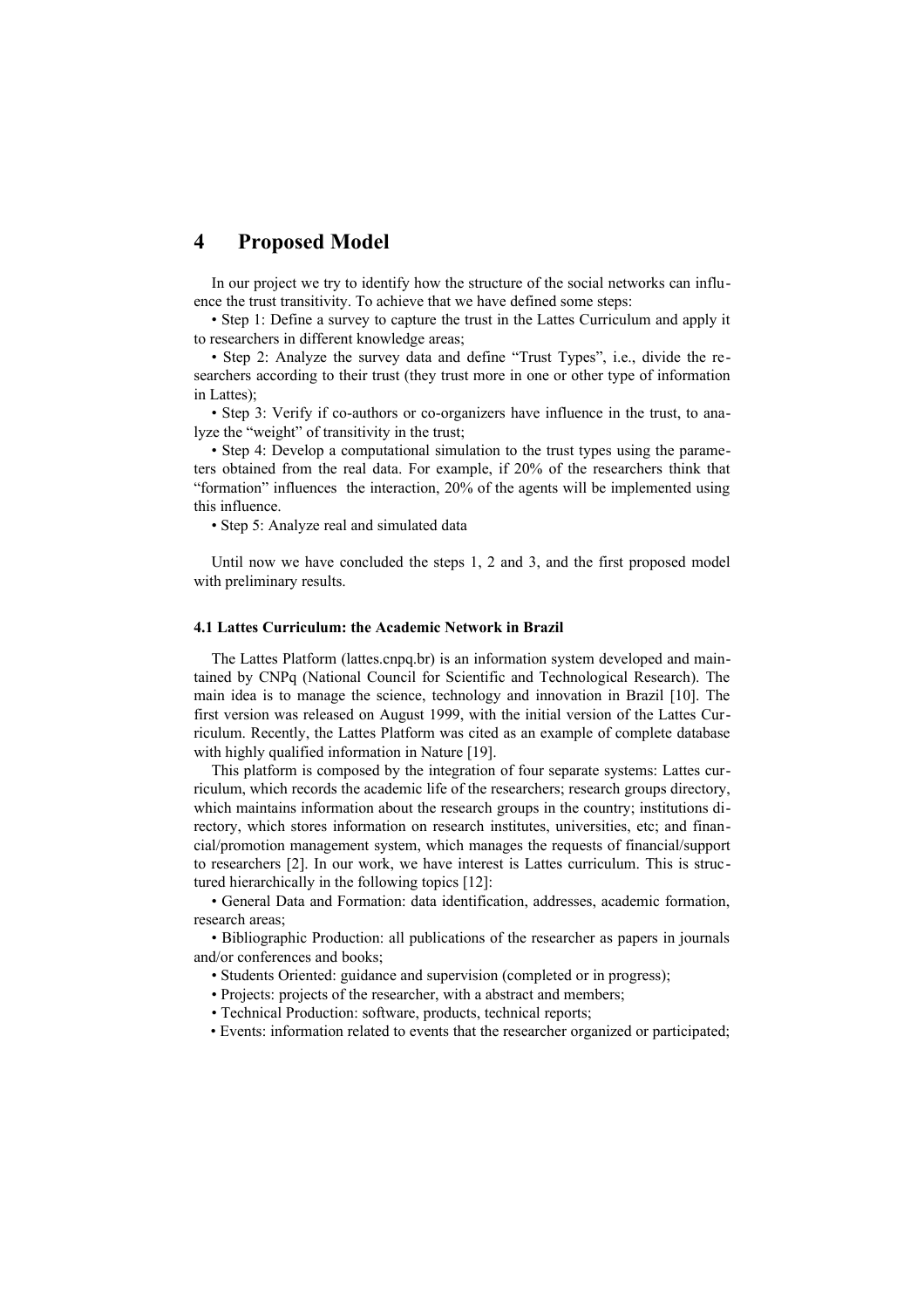#### **4.2 Lattes Survey**

The goal of this survey was to determine how the information provided by the researchers can influence the decision-making for new activities and/or to find works by the researcher, based on Lattes information trust.

We defined quantitative questions (with the possibility of qualitative information). For all questions, the parameters are: strongly influence, more than the average influence, little influence,very little influence and no influence.

The qualitative information could be written in a field "Justification", if the researchers would like to express better their ideas. This survey was developed to Web platform. In this way, researchers could access it remotely via the following address:

http://diana.c3.furg.br/index.php?Itemid=1982&option=questionario&id\_site\_componente=3090.

This link was sent to several mail lists, nationwide, for researchers from various fields of knowledge. Table 1 presents the questions' survey which were based in the main topics of Lattes curriculum.

Table 1: Questions Survey about Lattes Curriculum

Q1: Do the formation (university/institute, research area) of the researcher influence your interaction with he/she?

Q2: Do the places where the researcher work(ed) influence your interaction with he/she?

Q3: Do the research areas of the researcher influence your interaction with he/she?

Q4: Do the researcher projects (in progress or completed) influence your interaction with he/she?

Q5: Do the researcher H-index, or the citations total in databases (Web of Science or SCO-PUS), or the impact factor of the papers influence your interaction with he/she?

Q6: Do the publishers that the research have papers/chapters influence your interaction with he/she?

Q7: Do the technical production of researcher, as software, courses, technical reports influence your interaction with he/she?

Q8: Relating to all types of productions, do the co-authors of them influence your interaction with he/she??

Q9: Do the quantity of organized events by the researcher influence your interaction with he/she?

Q10: Do the co-organizers of events influence your interaction with he/she?

Q11: Do the researcher quantity of students oriented influence your interaction with he/she?

Q12: Do the researcher skills to organize events influence his/her skills to: a) manage projects?

b) write academic or technical papers?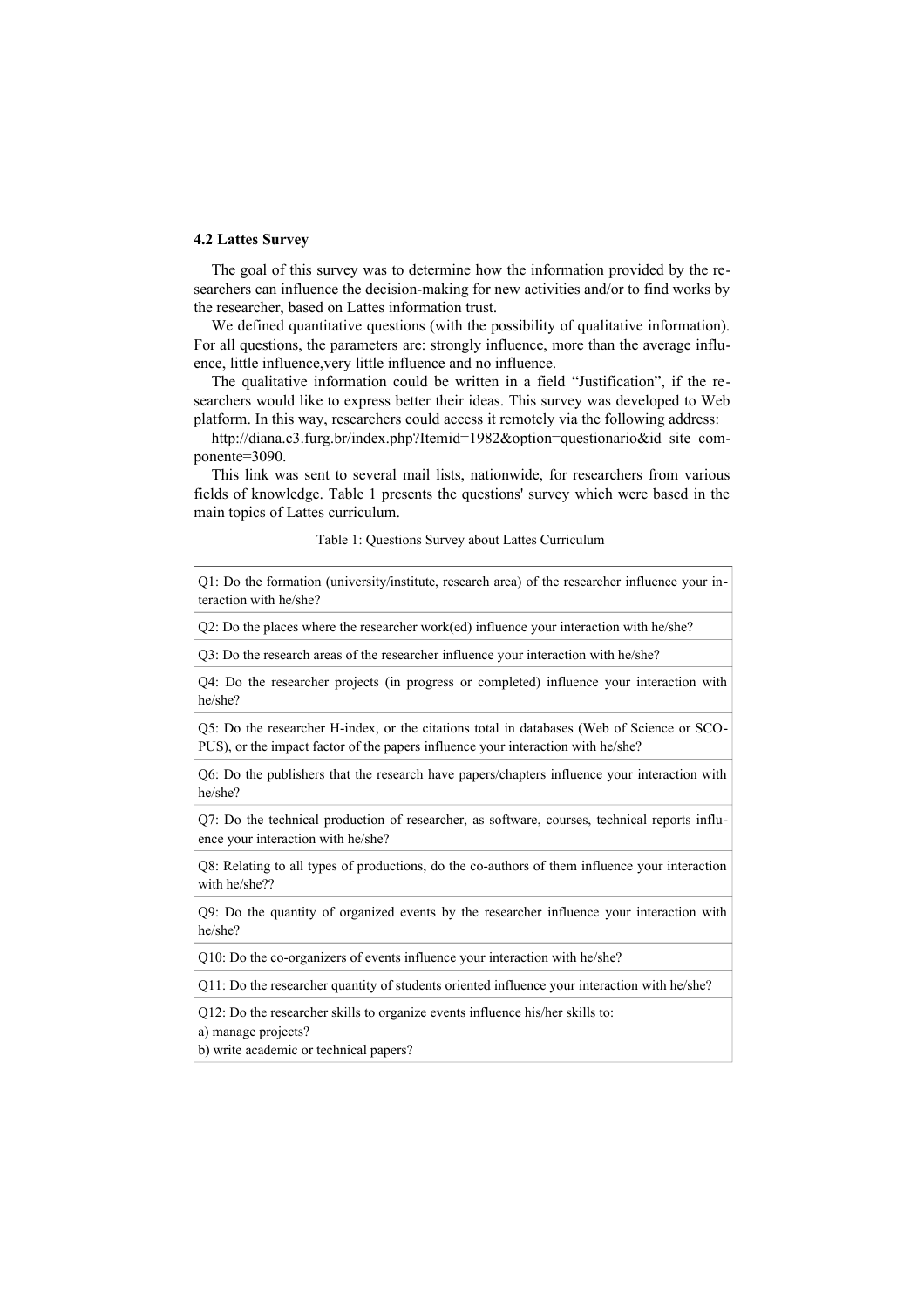Q13: Do the researcher skills to write academic or technical papers influence his/her skills to:

a) manage projects?

b) organize events?

c) student oriented?

Q14: Do the researcher formation and his/her professional performance influence his/her skills to:

a) manage projects?

b) organize events?

c) student oriented?

d) write academic or technical papers?

The survey was made available for two weeks and 94 researchers answered it. These researchers are from all areas of knowledge. The majority of researchers detailed their answers in justification field (qualitative responses) and presented "the reasons" for the quantitative choices helping us to better understand all the process.

Table 2 presents the consolidated data to all answers with the percentage of each item in each question. We can observe that some questions produce contradictory answers between the researchers. For example, question 2 has a percentage indicating little influence and more than the average near each other, related to the places where the researcher works. In some questions, as question 13-c, the most of researchers think that write papers influences in the student oriented.

The evaluation of Brazilian research has a quantitative role as researchers' work. However, to the same researchers, the questions that cover publications are not as important for interaction/trust to themselves, as presented by questions 5, 6 and 7.

Considering the trust of Lattes information, and the claim not of an empty "trust" but "trust for", with a content, an aboutness, the transitive relation between co-authors and co-organizers was not confirmed. According to the answers was not possible to conclude that the researchers believe that papers co-authorship indicates that a researcher is trustful to interact as well as to events co-organization. For both cases, several open answers highlights that a very large number of co-authors or co-organizers indicates that some people do not really participate in the processes, i.e., they just put their name in these activities. Specifically related to events, most answers were not positive and show that there are two "profiles" in academic: the scientific/technological and administrative. Organizition of events is considered an administrative activity.

Taking in consideration the main topics we can conclude that the most of researches have trust *for*:

TRUST-FOR formation TRUST-FOR research areas TRUST-FOR projects TRUST-FOR students oriented

c) student oriented?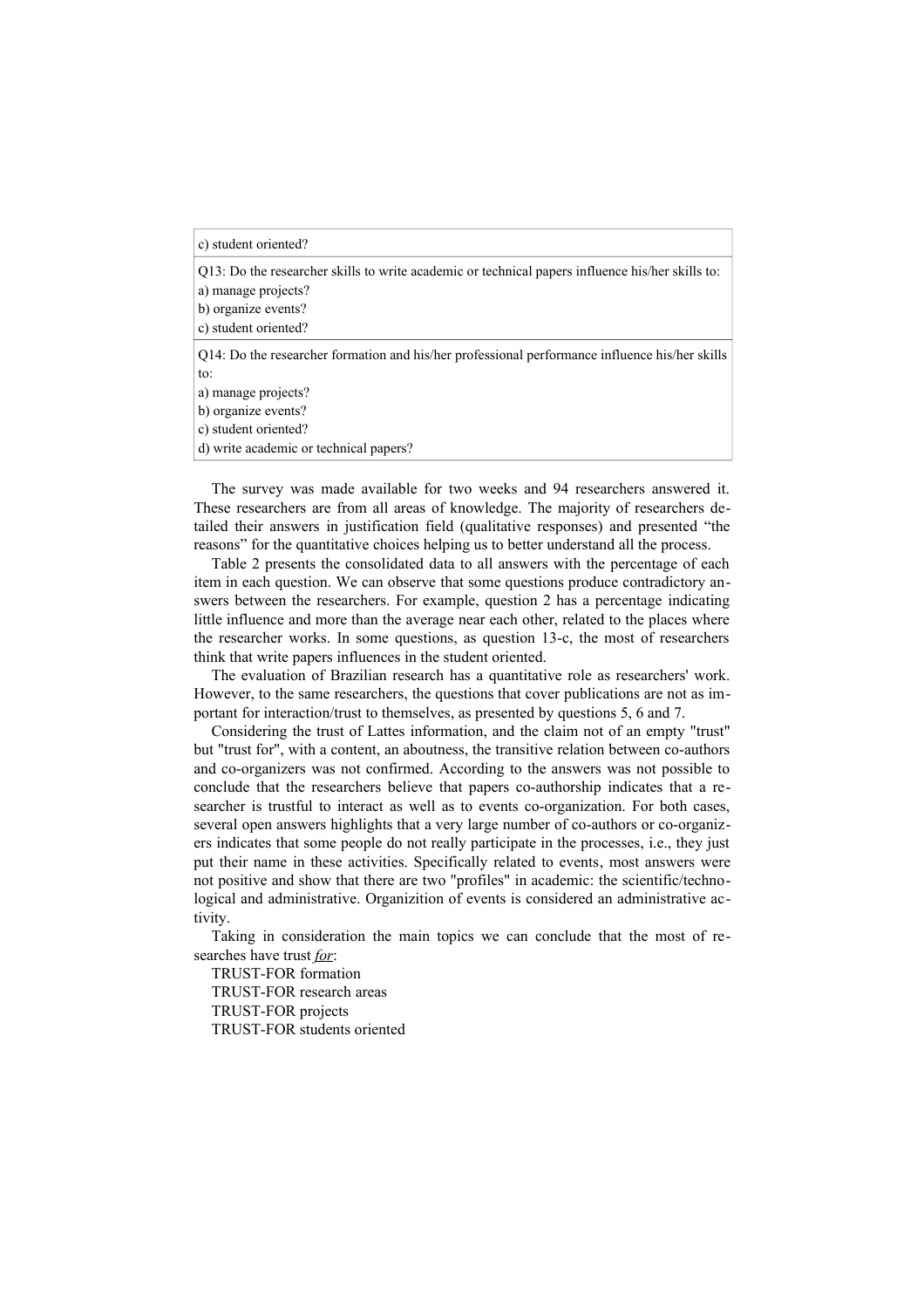And, taking into account the questions 12, 13 and 14, the researchers have trust transitivity between the following topics:

TRUST-FOR events  $\rightarrow$  to manage projects TRUST-FOR events  $\rightarrow$  to orientate students TRUST-FOR production  $\rightarrow$  to manage projects TRUST-FOR production  $\rightarrow$  to orientate students TRUST-FOR formation  $\rightarrow$  to manage projects TRUST-FOR formation →to orientate students TRUST-FOR formation  $\rightarrow$  to increase the production

The relations described above means, for example, that if the researcher has trust in other to organize an event, he/she believes that it could manage projects in a good way (transitivity between different topics/activities).

|                   | Q1      | Q2      | Q3      | Q4         | Q5      | Q <sub>6</sub> | Q7      | Q8         | Q9      | Q10     | Q11   |
|-------------------|---------|---------|---------|------------|---------|----------------|---------|------------|---------|---------|-------|
| No influence      | 3,19    | 6,38    | 3,19    | 3,19       | 10,64   | 19,15          | 21,28   | 13,83      | 19,15   | 30,85   | 9,57  |
| Very Little       | 4,26    | 8,51    | 3,19    | 4,26       | 15,96   | 25,53          | 14,89   | 15,96      | 22,34   | 24,47   | 8,51  |
| Little            | 19,15   | 32,98   | 11,7    | 20,21      | 25,53   | 30,85          | 39,36   | 26,6       | 34,04   | 30,85   | 20,21 |
| More than the ave | 28,72   | 29,79   | 19,15   | 26,6       | 26,6    | 19,15          | 13,83   | 27,66      | 12,77   | 8,51    | 29,79 |
| Strongly          | 44,68   | 22,34   | 62,77   | 45,74      | 21,28   | 5,32           | 10,64   | 15,96      | 11,7    | 5,32    | 31,91 |
| Total             | 100     | 100     | 100     | 100        | 100     | 100            | 100     | 100        | 100     | 100     | 100   |
|                   |         |         |         |            |         |                |         |            |         |         |       |
|                   | $O12-A$ | $Q12-B$ | $Q12-C$ | $Q13-A$    | $Q13-B$ | $Q13-C$        | $Q14-A$ | $Q14-B$    | $O14-C$ | $O14-D$ |       |
| No influence      | 7,25    | 21,74   | 15,94   | 5,8        | 15,94   | 2,9            | 2,9     | 4,35       | 5,8     | 5,8     |       |
| Very Little       | 15,94   | 14,49   | 13,04   | 10,14      | 17,39   | 14,49          | 5,8     | 21,74      | 4,35    | 2,9     |       |
| Little            | 21,74   | 27,54   | 24,64   | 18,84      | 40,58   | $\theta$       | 14,49   | 24,64      | 10,14   | 10,14   |       |
| More than the ave | 26,09   | 10,14   | 20,29   | 21,74      | 7,25    | 21,74          | 26,09   | 17,39      | 18,84   | 21,74   |       |
| Strongly          | 28,99   | 26,09   | 26,09   | 43,48      | 18,84   | 60,87          | 50,72   | 31,88      | 60,87   | 59,42   |       |
| Total             | 100     | 100     | 100     | <b>100</b> | 100     | 100            | 100     | <b>100</b> | 100     | 100     |       |

Table 2: Perceptual of answers to each question to Survey

### **4.3 Computational Model and First Results**

We designed an agent-based model in the platform NetLogo (www.netlogo.com) in order to test and to analyze the network structures in transitivity trust.

In the graphical interface of the model, the user can choose the following variables: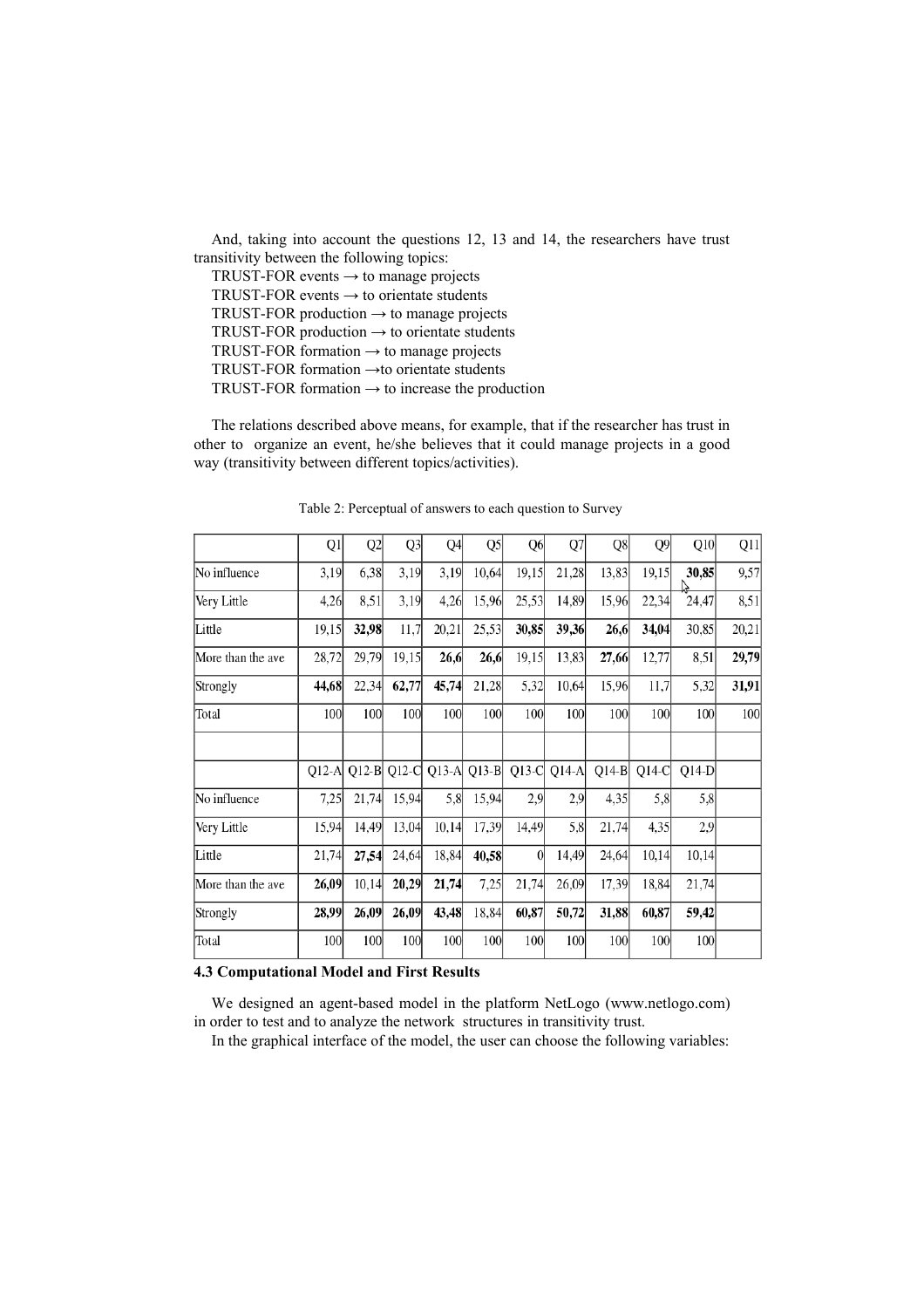- 1. the topology of the network: centralized, distributed, decentralized nets or decentralized (as defined in section 2).
- 2. the number of agents: [1;500]
- 3. the number of neighbors: [3;100]. It is used just to decentralized nets, where the user can define the minimum number of neighbors in the subnets (in our definition in section 2, the minimum number of neighbors is 3)

Each agent has the following internal characteristics (beliefs):

- 1. TF formation trust: boolean
- 2. TR research trust: boolean
- 3. TP project trust: boolean
- 4. TS student trust: boolean
- 5. TE event trust: boolean
- 6. TPu publication trust: boolean
- 7. Collaboration: integer

Observing the survey data, the agents received in the beliefs a percentage of TRUE (strongly or more than the average influence) or FALSE (little, very little or no influence). In this way, the proportion used was:

- 1. TF : 75% true and 25% false
- 2. TR: 80% true and 20% false
- 3. TP : 70% true and 30% false
- 4. TS: 65% true and 35% false
- 5. TE: 20% true and 80% false
- 6. TPu: 45% true and 55% false

In each round, each agent chooses a topic to exchange (formation, research, project, student, events or publication) with other agent. These two choice (topic and agent) are random and based in the metric "1-exchange rule". If the value of the belief is "true" for the chosen topic, we will increment the belief "collaboration". As "collaboration" we understand that the transmission of the information, without a dependency or a real power metric.

Before to include the transitivity, we tested the following hypothesis, basing just in the physical structure of the network:

- in distributed networks, because all nodes are connected, the collaboration will be **high**.
- in centralized networks, everything depends of the central node (choosen randomly), but the collaboration will be between **high or intermediate**.
- in decentralized networks with subnets (minimum of 3 neighbors), the collaboration will be **intermediate**.
- in decentralized networks (with any formation), the collaboration will be **low**.

We used networks with 100 agents each and run it 20 times with 100 rounds each. The average values to each topic to collaborate are presented in Table 3.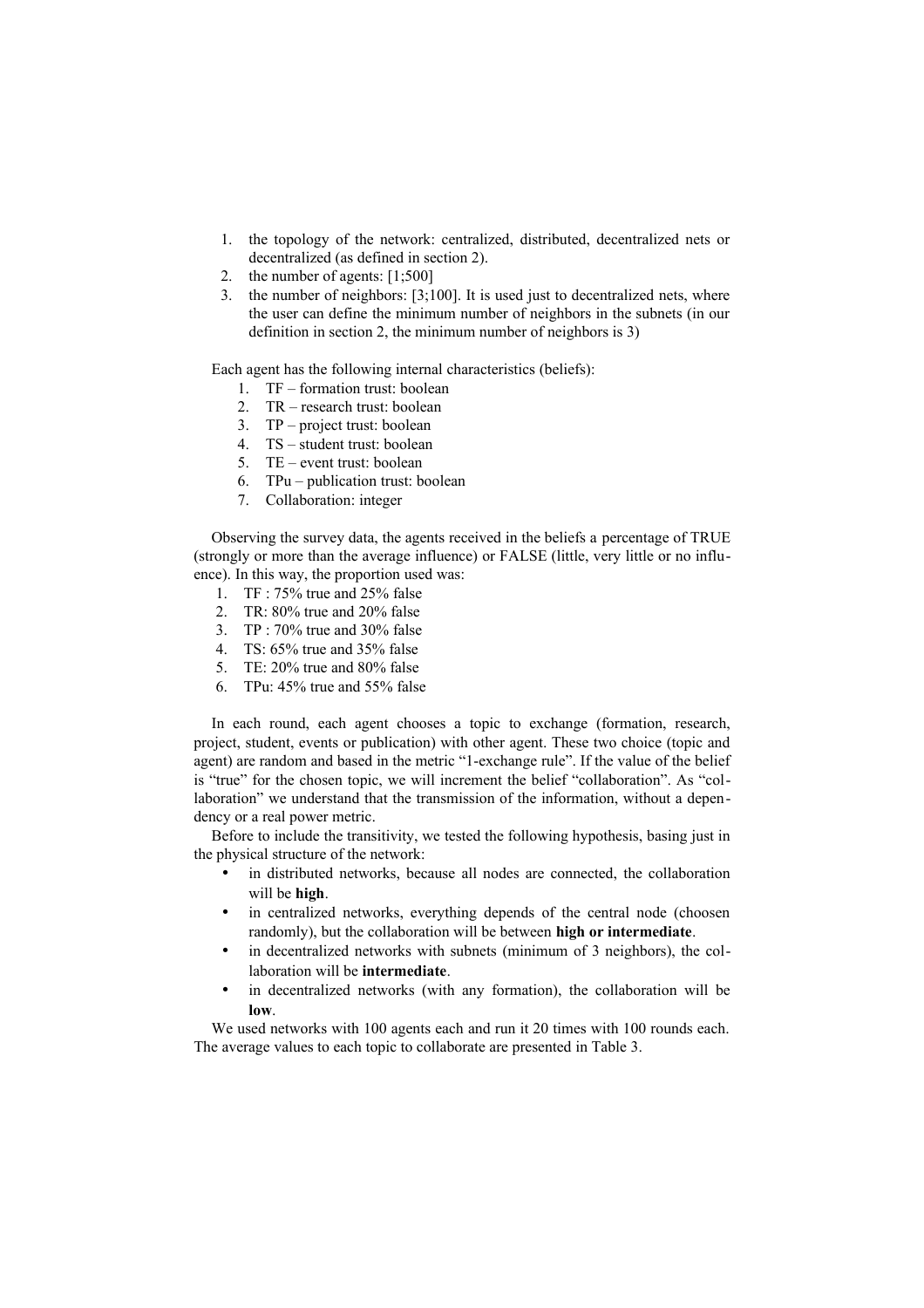| <b>Network</b>                     | ТF   | TР   | TR   | TS   | TЕ  | TPu  |
|------------------------------------|------|------|------|------|-----|------|
| <b>Distributed</b>                 | 1241 | 1172 | 1349 | 1107 | 347 | 752  |
| <b>Centralized</b>                 | 1674 | 1643 | 1611 | 1730 | 32  | 1733 |
| <b>Decentralized</b><br><b>Net</b> | 1236 | 1165 | 1326 | 1145 | 304 | 726  |
| <b>Decentralized</b>               | 1220 | 1101 | 1298 | 981  | 231 | 699  |

Table 3: Results to Trust in Structured Networks

In Table 3, the topology with higher values was Centralized. However, to TE (trust in events), the values in centralized networks was very low. It happens because the proportion of TE with true values is very low (20%), and all communication pass to central agent (randomly chosen) and each agent will have just 20% of chance to choose this central node with TE true.

To Decentralized Nets and Distributed networks, we have values very similar. It could be shown that if the node have a minimum number of connections, the collaboration will be realized (not be necessary to know all network nodes to have collaboration).

In a second step, we included in the model the transitivity. After choosing the topic to exchange and the first neighbor, the agent will choose a "neighbor of the neighbor". If the value of the belief is "true" for the chosen topic in the "second" neighbor, we will increment the belief "collaboration" (see Figure 23) .



Figure 2: Steps to implement the transitivity in the model

In this second test, the proportion of trust is static, as presented above. Again, we used a network with 100 nodes each and run 20 times with 100 round each. The average values to each topic to collaborate with transitivity are presented in Table 4.

Table 4: Results to Transitivity Trust in Structured Networks

| <b>Network</b>     | ТF  | TD  | TR | TС<br>כו ב | TЕ  | TPu |
|--------------------|-----|-----|----|------------|-----|-----|
| <b>Distributed</b> | 901 | 781 |    | י הי<br>∠∠ | 354 | 49  |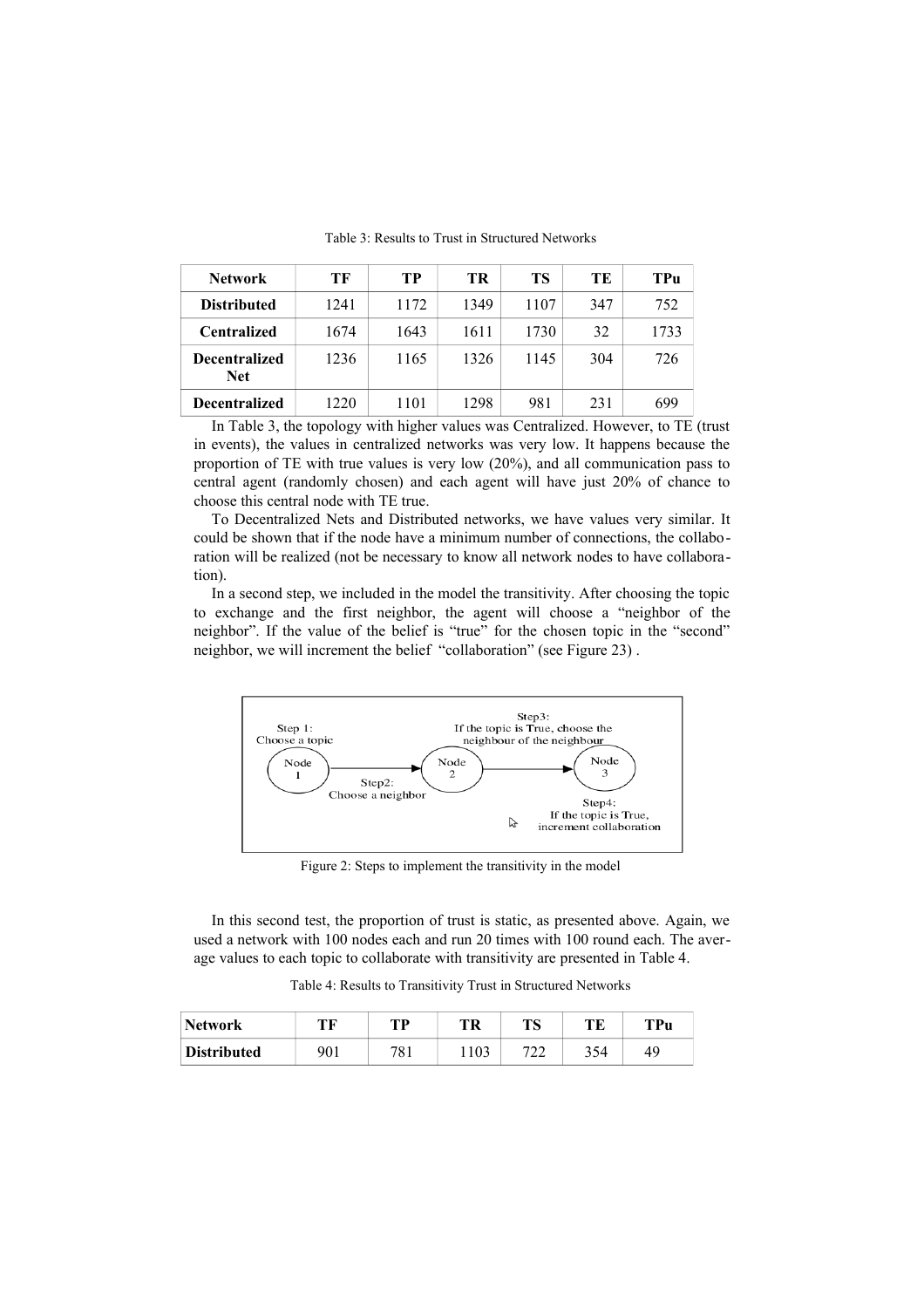| <b>Centralized</b>                 | 1281 | 1158 | 1281 | 1095 | 781 | 31 |
|------------------------------------|------|------|------|------|-----|----|
| <b>Decentralized</b><br><b>Net</b> | 931  | 801  | 1042 | 702  | 322 | 42 |
| <b>Decentralized</b>               | 823  | 741  | 1031 | 681  | 296 | 32 |

The results of Table 4 confirm that with trust transitivity the hypothesis about the structure of the network. In centralized networks we have the higher values, after distributed and decentralized net. The lower level of exchange is in decentralized networks. The values with transitivity are lower than we have just trust (Table 3), because there is the "decay" with transitivity, according to Liu et al. (2011).

## **5 Conclusion**

In this paper, we proposed a model to analyze the influence of the physical structure of the network to trust transitivity. Taking the trust percentage for each topic of Lattes curriculum, we have used the survey data (real data) in a static way (they do not change during all simulation). The choice for a topic and for other agent are randomly, as well as, the formation of the decentralized network (choose the neighbor).

In this first model, in generic decentralized networks, some agents could not have connection with any other agent, and this do not change during all simulation. In real life, people could "create" new connections. Is the transitivity the key to generate these new exchanges?

Besides, the perceptual of trust is static. However, these values could be increased or decreased depending on the old interactions (they have a memory). For example, if an agent interaction happens many times in a positive way with other node, could they created a loyalty?

In our first insights, we can conclude *that the physical structure of the network influence in the transitivity trust*. It can be obvious that centralized and distributed networks have the higher values of collaboration but in decentralized networks (specially with nets), the values are almost similar to distributed one. It is other important research question: does a biger degree of centrality is better to the trust transitivity? Our first results presented that, if a node has a minimum number of neighbors, the exchange will happen. However, the power of one node on the others is not simply dependent on the number of connections, and power is directly linked to trust [9], and it must be better investigated.

Another aspect that we must look for is about the comparison between "not realistic" and real-data models. According to Cointet and Roth (2007) [30], the diffusion of knowledge is slower in real-data. In this way, we will test the proposed computational model with the Lattes real-data.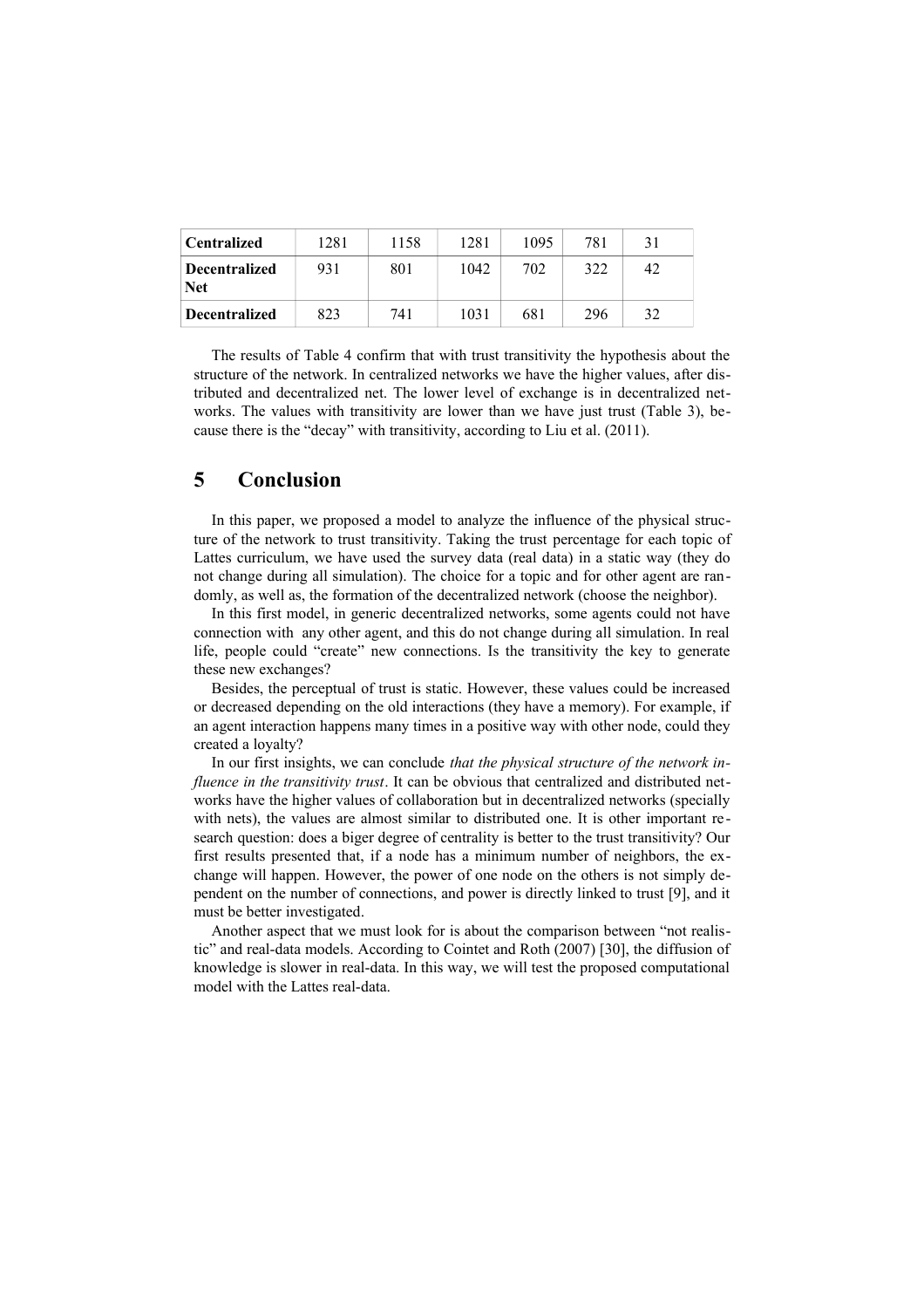## **Acknowledgments**

Diana F. Adamatti is supported by CNPq (Conselho Nacional de Desenvolvimento Cientifico e Tecnologico) – Brazil, process number 240181/2012-3.

# **References**

- 1. Abreu, A; L M Camarinha-Matos. An Approach to Measure Social Capital in Collaborative Networks. In: Adaptation and Value Creating Collaborative Networks, 29-40, 2011.
- 2. Alves, A. D., H H Yanasse, N Y Soma. LattesMiner: uma linguagem de domiınio especifico para extração automatica de informações da Plataforma Lattes. In: XII Workshop de Computação Aplicada, 2012.
- 3. Baran, P. "On Distributed Communications: Introduction to Distributed Communications Network". 1976,Rand. Archived from the original on June 15, 2006.
- 4. Barabasi, A., Albert, R. Emergence of scaling in random networks. Science 289, 1999, 509-512.
- 5. Castelfranchi, C.. Trust Mediation in Knowledge Management and Sharing. Proceedings of iTrust. 2004, 304-318.
- 6. [Rino Falcone,](http://www.informatik.uni-trier.de/~ley/db/indices/a-tree/f/Falcone:Rino.html) Cristiano Castelfranchi: Transitivity in Trust. A Discussed Property. [WOA 2010](http://www.informatik.uni-trier.de/~ley/db/conf/woa/woa2010.html#FalconeC10) 11th Workshop, *Dagli Oggetti Agli Agenti*, Rimini, Italy,
- 7. Castelfranchi, C. Earthquakes in Trust Networks: Basic Dynamic Principles. Social Science Research Network, 2012.
- 8. Castelfranchi, C.; R Falcone. Trust Theory. A Socio-Cognitive and Computational Model. Wiley, UK, 2010.
- 9. Castelfranchi C., Falcone R., Marzo F. Being Trusted in a Social Network: Trust as Relational Capital. *Lecture Notes in Computer Science, 3986,* 19-32, 2006.
- 10. CNPQ Conselho Nacional de Desenvolvimento Cientíco e Tecnológico. Available in: <http://www.cnpq.br/>. Access in: 10 May 2013.
- 11. Cook, K. S.; Emerson, R. M.; Gillmore, M. R. The Distribution of Power in Exchange Networks: Theory and Experimental Results. The American Journal of Sociology. Vol 89, n 2, September, 1983, pp 275-305.
- 12. de Moraes, B. C. S. Extração de Conhecimento da Plataforma Lattes Utilizando Tecnicas de Mineração de Dados: Estudo de Caso POLI/UPE. Trabalho de Conclusao de Curso (Engenharia de Computação) – Universidade de Pernambuco, 2010.
- 13. Delgado-Marquez, B. L., N E Hurtado-Torres, J A Aragon-Correa. The Dynamic Nature of Trust Transfer: Measurement and the Influence of Reciprocity. Decision Support Systems, V 54, N 1, 226–234, 2012.
- 14. Delgado-Marquez, B. L., N E Hurtado-Torres, J A Aragon-Correa. On the Measurment of Interpersonal Trust Transfer: Proposal of Indexes. Soc. Indic Res, V 113, 433-449, 2013.
- 15. Freedman, L. Centrality in Social Networks Conceptual Clarification Social Networks, 1 (1978/79) 215-239.